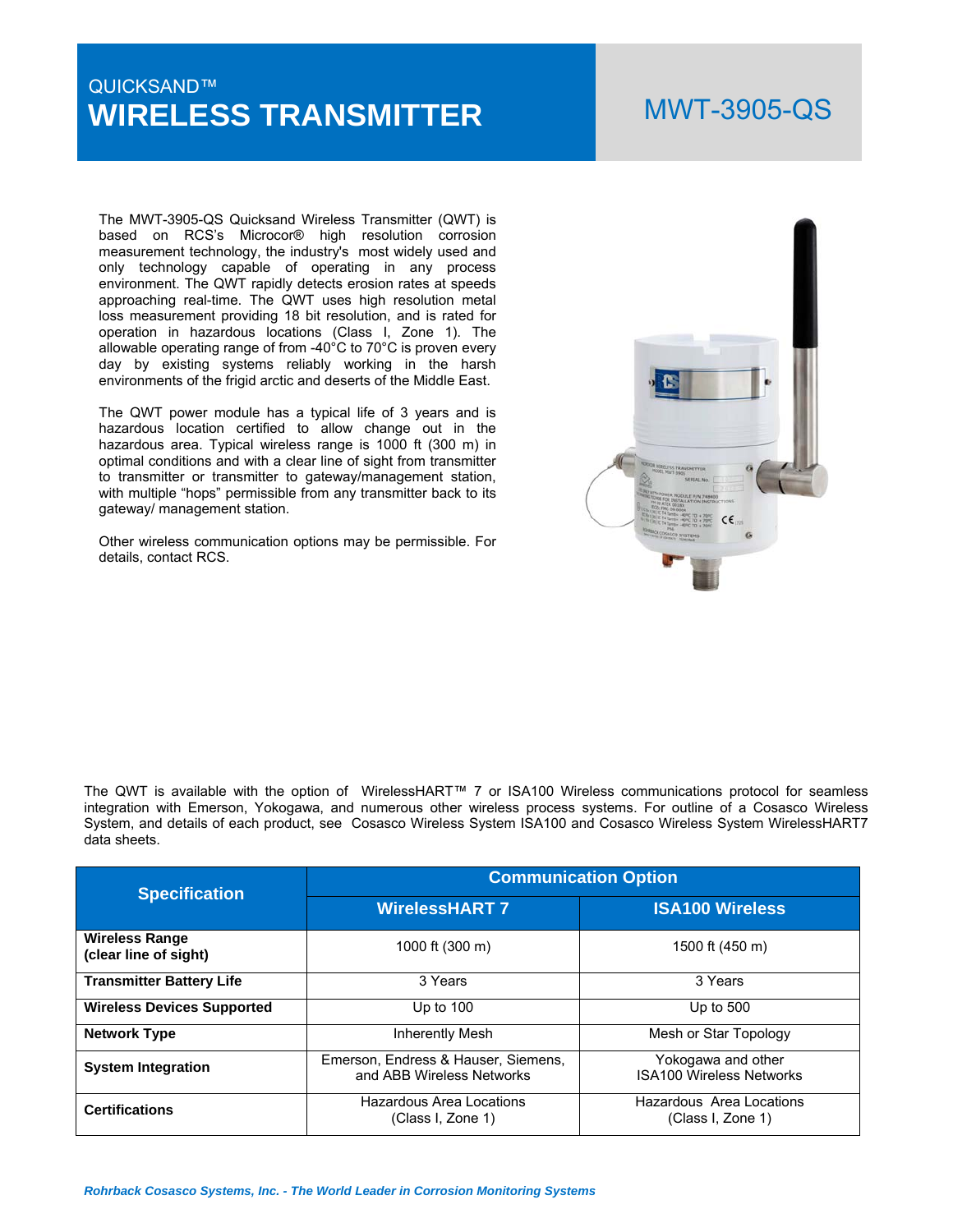The Quicksand Wireless transmitter is designed specifically to detect sand erosion at speeds approaching real time. Typical detection times for various sand erosion rates are shown below:



## **Quicksand Probes**

Two versions are available. The rugged, all welded cylindrical element model S4500 with a specially designed element support shield is suitable for severe flow or high temperature applications. The angled element S4700 probe is exposed to the flow at a 45° angle, simulating a change in direction in the pipe. The maximum temperature of this probe is 400°F, and is recommended for less severe flow rates of less than 25 ft/sec. Both these probes are mounted in the Cosasco line of high pressure access fittings; however, alternative mounting methods are available. Please contact the factory for more information.

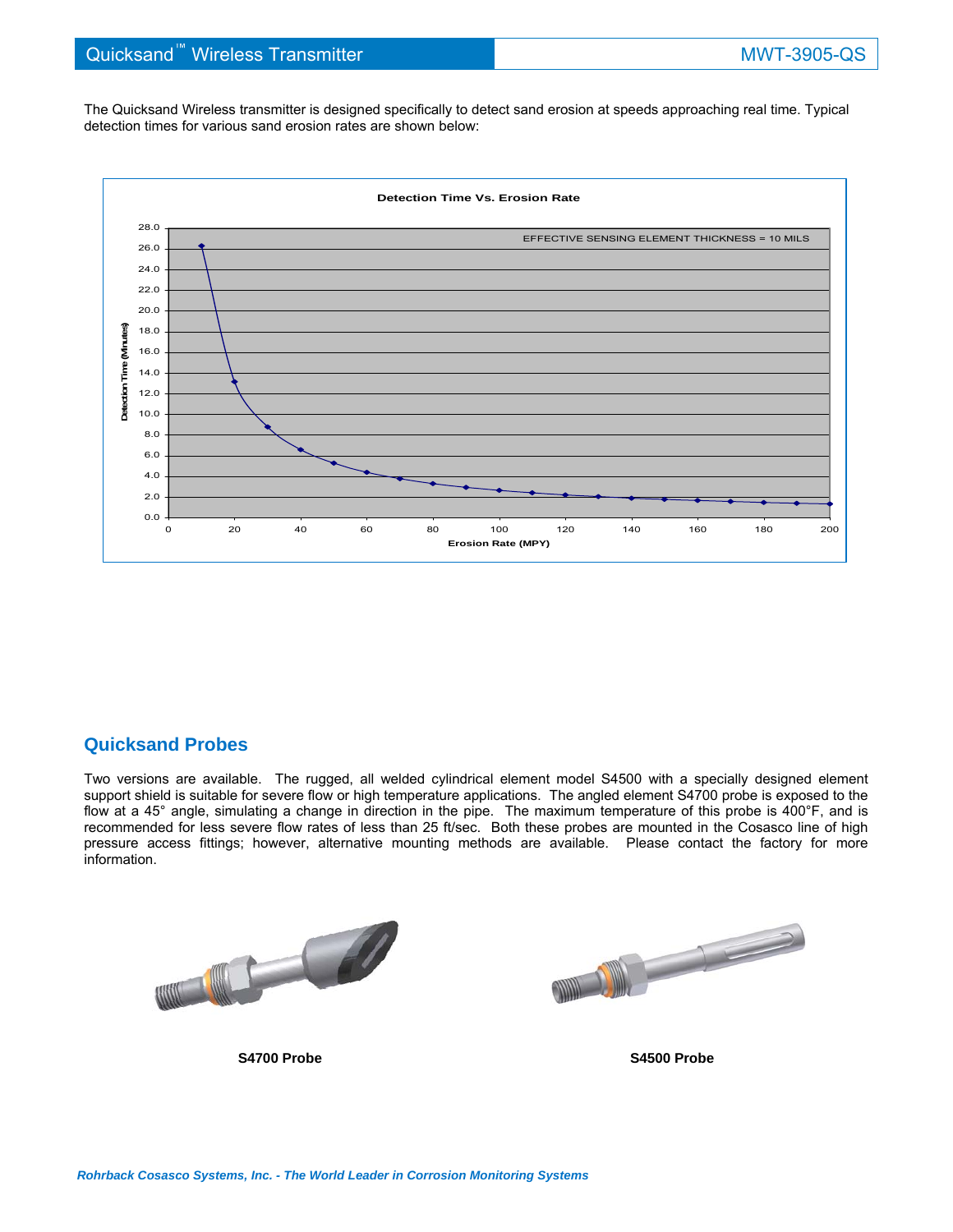# **Operating Specifications**

### **Resolution**

18 bit (1 part in 262,144)

**Probe element resistance range**  1 to 50 milliohms

### **Stability of Reading**

Typically ± 0.01% of span on reference probe

## **Data Transmit Rate**

10 to 60 minutes

### **Communication:**

2.4 GHz IEEE 802.15.4.

- WirelessHART 7 Protocol (QWT-3905-0-**0**)
- ISA100 Wireless Protocol (QWT-3905-0-**2**)

### **Ambient Temperature Range**

-40C to +70C (-40F to +158F)

### **Antenna**

Integrated Omni-directional Antenna Impedance: 50 Ω Gain: 2dBi Maximum SWR: 2:1 Maximum radio power output: 10 mW

# **Physical Specifications**

## **Enclosure**

Rating: IP66 Materials: Housing: 6061-T6 ALUM 316 Stainless Steel

 Paint: Polyester Enamel over Epoxy Primer

#### **Power supply**

7.2 V Lithium Power Module Power Module life: 3 years (Typical)

 Hazardous Area Location Certified. (Replacement okay in hazardous locations).

#### **Weight**

Aluminum Housing: 7.5 lbs (3.4 kg) with Lithium Power Module Installed

Stainless Steel Housing: 15.3 lbs. (6.9 kg) with Lithium Power Module Installed

## **Dimensions**

See below

### **Pole or Wall Mounting**

Metal Bracket (supplied) for direct wall mount and adjustable U-Bolt mounting for 2" pipe size vertical or horizontal pole mounting

### **Probe Mounting**

Directly to probe via Probe Adapter (PN 745092, 745093, 745114). For remote locations probe can be directly connected to MWT via a cable, P/N 748497. See chart below for options.

# **Product Certifications**

### **Telecommunication Compliance**

All wireless devices require certification to ensure that they adhere to regulations regarding the use of the RF spectrum. Nearly every country requires this type of product certification. RCS is working with governmental agencies around the world to supply fully compliant products and remove the risk of violating country directives or laws governing wireless device usage. The QWT is currently certified with the governmental agencies of Angola, Azerbaijan, Australia, Canada, China, Colombia, Ecuador, European Union, Egypt, India, Indonesia, Kazakhstan, Kuwait, Malaysia, Mexico, Oman, Qatar, Russia, Saudi Arabia, Thailand, Trinidad & Tobago, UAE, United States, and Venezuela. Additional country approvals are in currently in progress and will be posted as soon as certification is verified. Please contact RCS or visit our website for the latest country certifications.

### **FCC and Industry Canada (IC)**

This device complies with Part 15 of the FCC Rules. Operation is subject to the following conditions. This device may not cause harmful interference. This device must accept any interference received, including interference that may cause undesired operation. This device must be installed to ensure a minimum antenna separation distance of 20 cm from all persons.

### **ATEX Certification**

Ex d [ib] Class I, Zone 1, IIC, T4, Ta = -40C to +70C

### **North American Certifications**

FM AEx d [ib] Class I, Zone 1, IIC, T4, Ta =  $-40C$  to  $+70C$ FMc Ex d [ib] Class I, Zone 1, IIC, T4, Ta = -40C to +70C

### **IEC Ex Certification**

IEC Ex d [ib], Class I, Zone 1, IIC, T4, Ta = -40C to +70C All certifications based on IP66 Enclosure and for use only with Power Module P/N 748400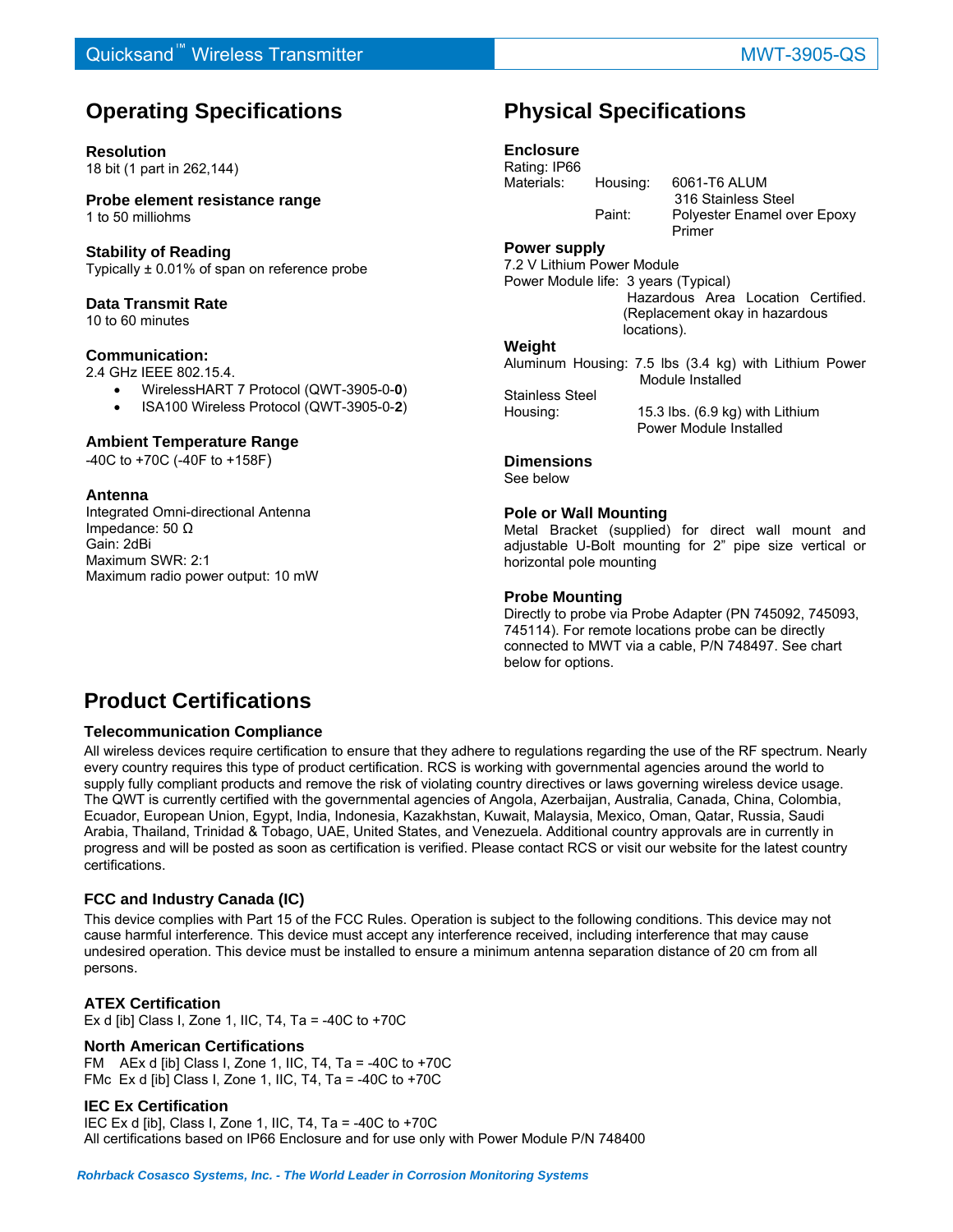# **Dimensions**



**Transmitter Dimensions, front view**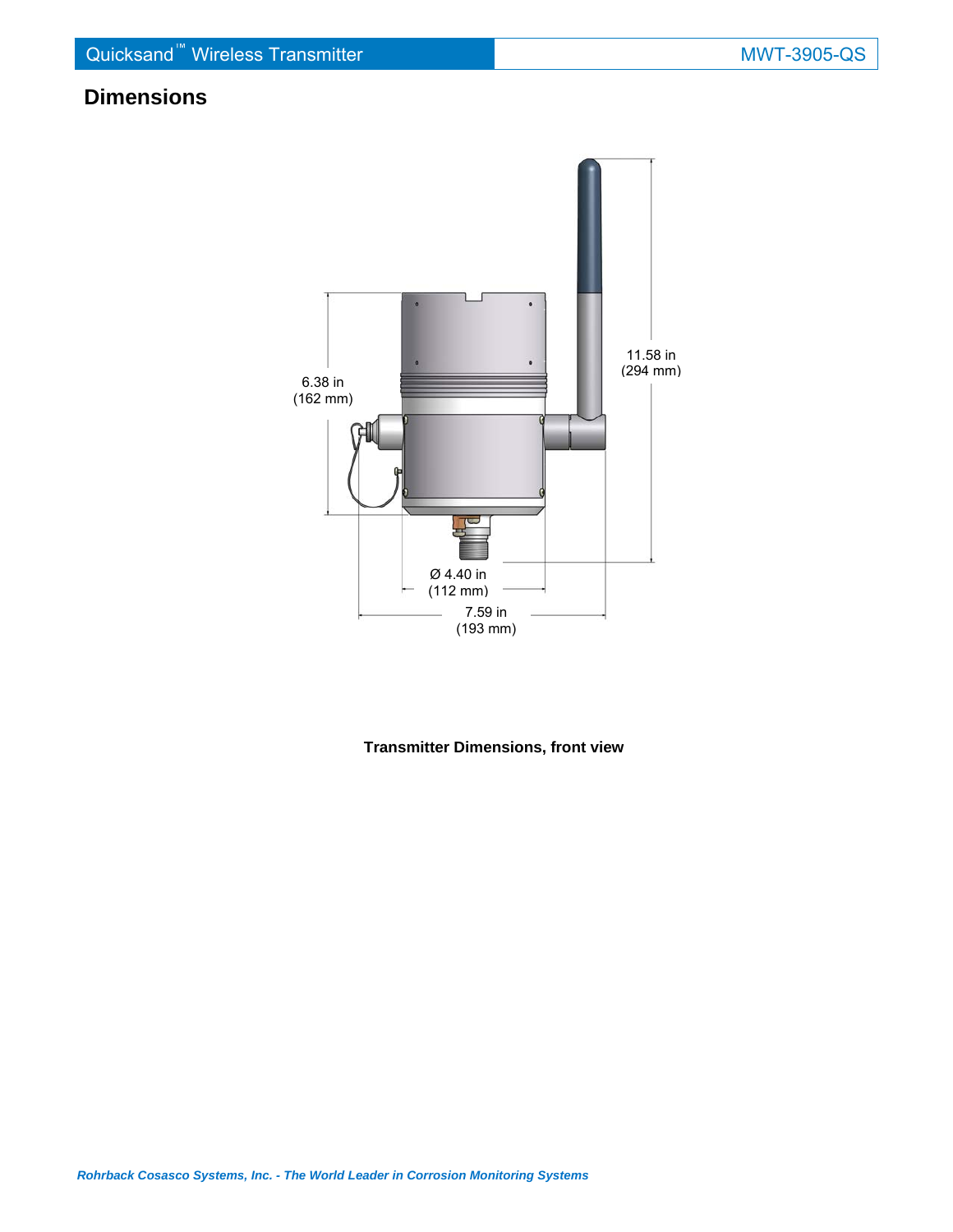# **Ordering Information for ISA100 Wireless**

## **Quicksand Wireless Transmitter-ISA100 Wireless**



# **System Requirements**

## **Field Wireless Management Station**

See R-Y410 Field Wireless Management Station Data Sheet.

## **Field Wireless Access Point**

See R-Y510 Field Wireless Access Point Data Sheet.

## **Quicksand Probes**

| <b>Model</b> | <b>Retrievable Quicksand Probe</b> |               |                                             |                                              |                                |  |  |  |
|--------------|------------------------------------|---------------|---------------------------------------------|----------------------------------------------|--------------------------------|--|--|--|
| S4500        |                                    |               |                                             | Complete Probe Assembly, Cylindrical Element |                                |  |  |  |
|              | Code                               |               | <b>Element Form and Thickness</b>           |                                              |                                |  |  |  |
|              | T10                                |               | Cylindrical, 10 mil thickness (5 mil life)  |                                              |                                |  |  |  |
|              | T20                                |               | Cylindrical, 20 mil thickness (10 mil life) |                                              |                                |  |  |  |
|              | T50                                |               | Cylindrical, 50 mil thickness (25 mil life) |                                              |                                |  |  |  |
|              | <b>Element Alloy</b><br>Code       |               |                                             |                                              |                                |  |  |  |
|              |                                    | <b>XXXXXX</b> |                                             | Enter UNS Number                             |                                |  |  |  |
|              |                                    |               |                                             | Code                                         | <b>Order Length</b>            |  |  |  |
|              |                                    |               |                                             | LL.LL                                        | Order Length in Inches         |  |  |  |
|              |                                    |               |                                             |                                              | 3.25" min, 36.00" max for T10  |  |  |  |
|              |                                    |               |                                             |                                              | 5.00" min, 36.00" max for T20  |  |  |  |
|              |                                    |               |                                             |                                              | 11.00" min. 36.00" max for T50 |  |  |  |
|              |                                    |               |                                             |                                              |                                |  |  |  |
| S4500        | T20                                |               | S31803                                      | 6.00                                         | <b>Example</b>                 |  |  |  |

| <b>Model</b> |                                         | <b>Retrievable Quicksand Probe</b>    |                                        |                        |         |  |  |
|--------------|-----------------------------------------|---------------------------------------|----------------------------------------|------------------------|---------|--|--|
| S4700        | Complete Probe Assembly, Angled Element |                                       |                                        |                        |         |  |  |
|              | Code                                    |                                       | <b>Element Form and Thickness</b>      |                        |         |  |  |
|              | F <sub>10</sub>                         | Angled, 10 mil thickness (5 mil life) |                                        |                        |         |  |  |
|              | F <sub>20</sub>                         |                                       | Angled, 20 mil thickness (10 mil life) |                        |         |  |  |
|              | F40                                     |                                       | Angled, 40 mil thickness (20 mil life) |                        |         |  |  |
|              |                                         | <b>Element Alloy</b><br>Code          |                                        |                        |         |  |  |
|              |                                         | <b>XXXXXX</b>                         | Enter UNS Number                       |                        |         |  |  |
|              |                                         |                                       | Code                                   | <b>Order Length</b>    |         |  |  |
|              |                                         |                                       | LL.LL                                  | Order Length in Inches |         |  |  |
|              |                                         |                                       |                                        | 2.00" min. 36.00" max  |         |  |  |
|              |                                         |                                       |                                        |                        |         |  |  |
| <b>S4700</b> | F <sub>20</sub>                         | S31803                                | 6.00                                   |                        | Example |  |  |



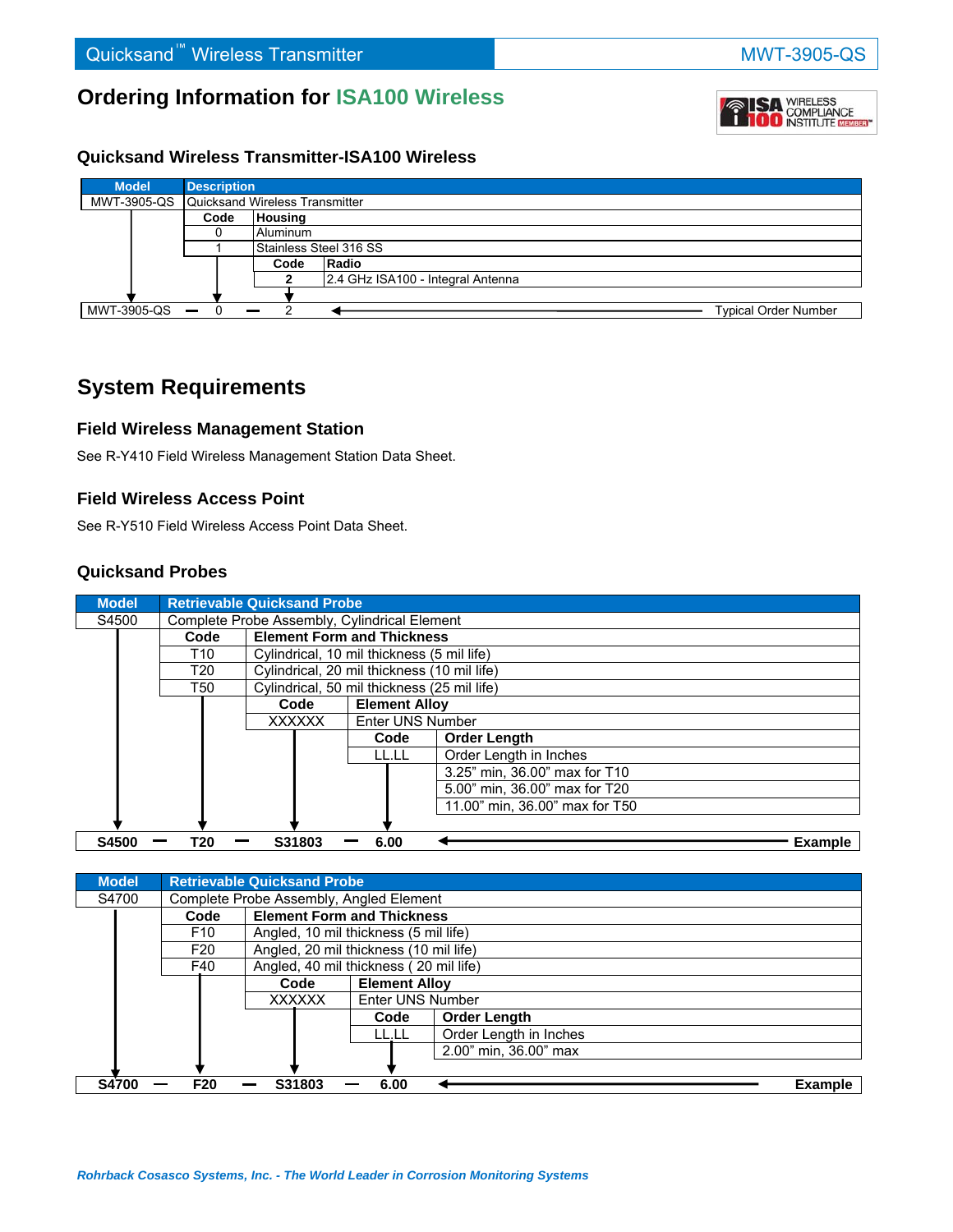## **Probe Adapters**

Model S4500 & S4700 series probes P/N 745093 (For permanent connection at 2500 PSI max)

 P/N 745114 (For permanent connection at 10,000 PSI max when used with pressure retaining covers P/N 740095)

## **Cables (Transmitter to Probe Cable with Transmitter Mounting Bracket)**

| Part No. | <b>Description</b>         |                                    |                         |                             |  |  |  |  |
|----------|----------------------------|------------------------------------|-------------------------|-----------------------------|--|--|--|--|
| 748497   |                            | <b>MWT Remote Mounting Kit</b>     |                         |                             |  |  |  |  |
|          | Code                       |                                    | <b>Cable Type</b>       |                             |  |  |  |  |
|          |                            |                                    | Retractable (unarmored) |                             |  |  |  |  |
|          | 2                          |                                    | Retractable (armored)   |                             |  |  |  |  |
|          | 3                          | Retrievable (armored) 2500 PSI     |                         |                             |  |  |  |  |
|          | 4                          | Retrievable (unarmored) 2500 PSI   |                         |                             |  |  |  |  |
|          | 5                          | Retrievable (armored) 10,000 PSI   |                         |                             |  |  |  |  |
|          | 6                          | Retrievable (unarmored) 10,000 PSI |                         |                             |  |  |  |  |
|          |                            | Code                               | <b>Cable Length</b>     |                             |  |  |  |  |
|          | Length in Feet (15 ft max) |                                    |                         |                             |  |  |  |  |
|          |                            |                                    |                         |                             |  |  |  |  |
| 748497   |                            |                                    |                         | <b>Typical Order Number</b> |  |  |  |  |

# **Accessories**

## **Cosasco Wireless Extender**

| <b>Model</b>      | <b>Description</b>                                                |                        |                                            |  |  |  |  |
|-------------------|-------------------------------------------------------------------|------------------------|--------------------------------------------|--|--|--|--|
|                   | MWT-3905-WE Cosasco Wireless Extender (includes mounting bracket) |                        |                                            |  |  |  |  |
|                   | Code                                                              | Radio                  |                                            |  |  |  |  |
|                   |                                                                   | Aluminum               |                                            |  |  |  |  |
|                   |                                                                   | Stainless Steel 316 SS |                                            |  |  |  |  |
|                   |                                                                   | Code                   | <b>Housing</b>                             |  |  |  |  |
|                   |                                                                   |                        | 2.4 GHz ISA100 Wireless - Integral Antenna |  |  |  |  |
|                   |                                                                   |                        |                                            |  |  |  |  |
| $MWT-3905-WE$ - 0 |                                                                   |                        | <b>Typical Order Number</b>                |  |  |  |  |

7.2 V Lithium Power Module P/N 748400

MWT Installation Kit -<br>ISA100 Wireless

P/N 702406-MWT-ISA (includes Wireless Field Tool for transmitter configuration)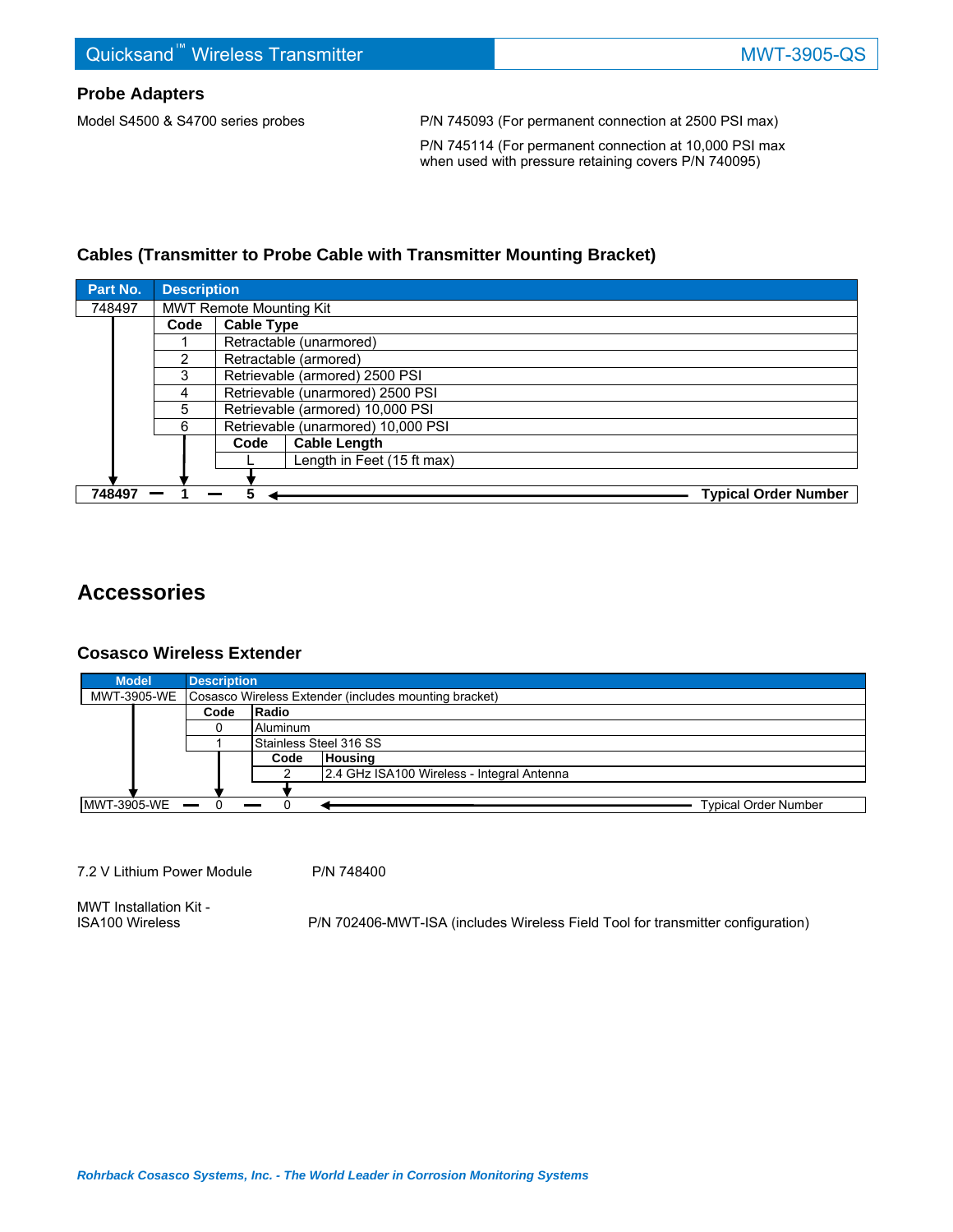# **Ordering Information for WirelessHART 7**

## **Quicksand Wireless Transmitter-WirelessHART7**

| <b>Model</b>                                 | <b>Description</b> |                |                                           |                             |  |  |  |
|----------------------------------------------|--------------------|----------------|-------------------------------------------|-----------------------------|--|--|--|
| MWT-3905-QS   Quicksand Wireless Transmitter |                    |                |                                           |                             |  |  |  |
|                                              | Code               | <b>Housing</b> |                                           |                             |  |  |  |
|                                              |                    | Aluminum       |                                           |                             |  |  |  |
|                                              |                    |                | Stainless Steel 316 SS                    |                             |  |  |  |
|                                              |                    | Code           | Radio                                     |                             |  |  |  |
|                                              |                    |                | 2.4 GHz Wireless HART7 - Integral Antenna |                             |  |  |  |
|                                              |                    |                |                                           |                             |  |  |  |
| $MWT-3905-QS$ $-$                            |                    |                |                                           | <b>Typical Order Number</b> |  |  |  |

# **System Requirements**

### **Wireless Gateways**

See R-1420 or R-1410 Data Sheets.

## **Checkmate DL-W Wireless Configurator**

P/N Checkmate DL-W

## **Quicksand Probes**

| <b>Model</b> |      | <b>Retrievable Quicksand Probe</b>           |                                             |                                |  |  |  |
|--------------|------|----------------------------------------------|---------------------------------------------|--------------------------------|--|--|--|
| S4500        |      | Complete Probe Assembly, Cylindrical Element |                                             |                                |  |  |  |
|              | Code |                                              | <b>Element Form and Thickness</b>           |                                |  |  |  |
|              | T10  |                                              | Cylindrical, 10 mil thickness (5 mil life)  |                                |  |  |  |
|              | T20  |                                              | Cylindrical, 20 mil thickness (10 mil life) |                                |  |  |  |
|              | T50  |                                              | Cylindrical, 50 mil thickness (25 mil life) |                                |  |  |  |
|              |      | Code                                         | <b>Element Allov</b>                        |                                |  |  |  |
|              |      | <b>XXXXXX</b>                                | Enter UNS Number                            |                                |  |  |  |
|              |      |                                              | Code                                        | <b>Order Length</b>            |  |  |  |
|              |      |                                              | LL.LL                                       | Order Length in Inches         |  |  |  |
|              |      |                                              |                                             | 3.25" min. 36.00" max for T10  |  |  |  |
|              |      |                                              |                                             | 5.00" min, 36.00" max for T20  |  |  |  |
|              |      |                                              |                                             | 11.00" min. 36.00" max for T50 |  |  |  |
|              |      |                                              |                                             |                                |  |  |  |
| <b>S4500</b> | T20  | S31803                                       | 6.00                                        | <b>Example</b>                 |  |  |  |

| <b>Model</b> |                                         | <b>Retrievable Quicksand Probe</b>    |                                        |                        |         |  |  |
|--------------|-----------------------------------------|---------------------------------------|----------------------------------------|------------------------|---------|--|--|
| S4700        | Complete Probe Assembly, Angled Element |                                       |                                        |                        |         |  |  |
|              | Code                                    |                                       | <b>Element Form and Thickness</b>      |                        |         |  |  |
|              | F <sub>10</sub>                         | Angled, 10 mil thickness (5 mil life) |                                        |                        |         |  |  |
|              | F <sub>20</sub>                         |                                       | Angled, 20 mil thickness (10 mil life) |                        |         |  |  |
|              | F40                                     |                                       | Angled, 40 mil thickness (20 mil life) |                        |         |  |  |
|              |                                         | <b>Element Allov</b><br>Code          |                                        |                        |         |  |  |
|              |                                         | <b>XXXXXX</b>                         | <b>Enter UNS Number</b>                |                        |         |  |  |
|              |                                         |                                       | Code                                   | Order Length           |         |  |  |
|              |                                         |                                       | LL.LL                                  | Order Length in Inches |         |  |  |
|              |                                         |                                       |                                        | 2.00" min, 36.00" max  |         |  |  |
|              |                                         |                                       |                                        |                        |         |  |  |
| <b>S4700</b> | F <sub>20</sub>                         | S31803                                | 6.00                                   |                        | Example |  |  |

## **Probe Adapters**

Model S4500 & S4700 series probes P/N 745093 (For permanent connection at 2500 PSI max) P/N 745114 (For permanent connection at 10,000 PSI max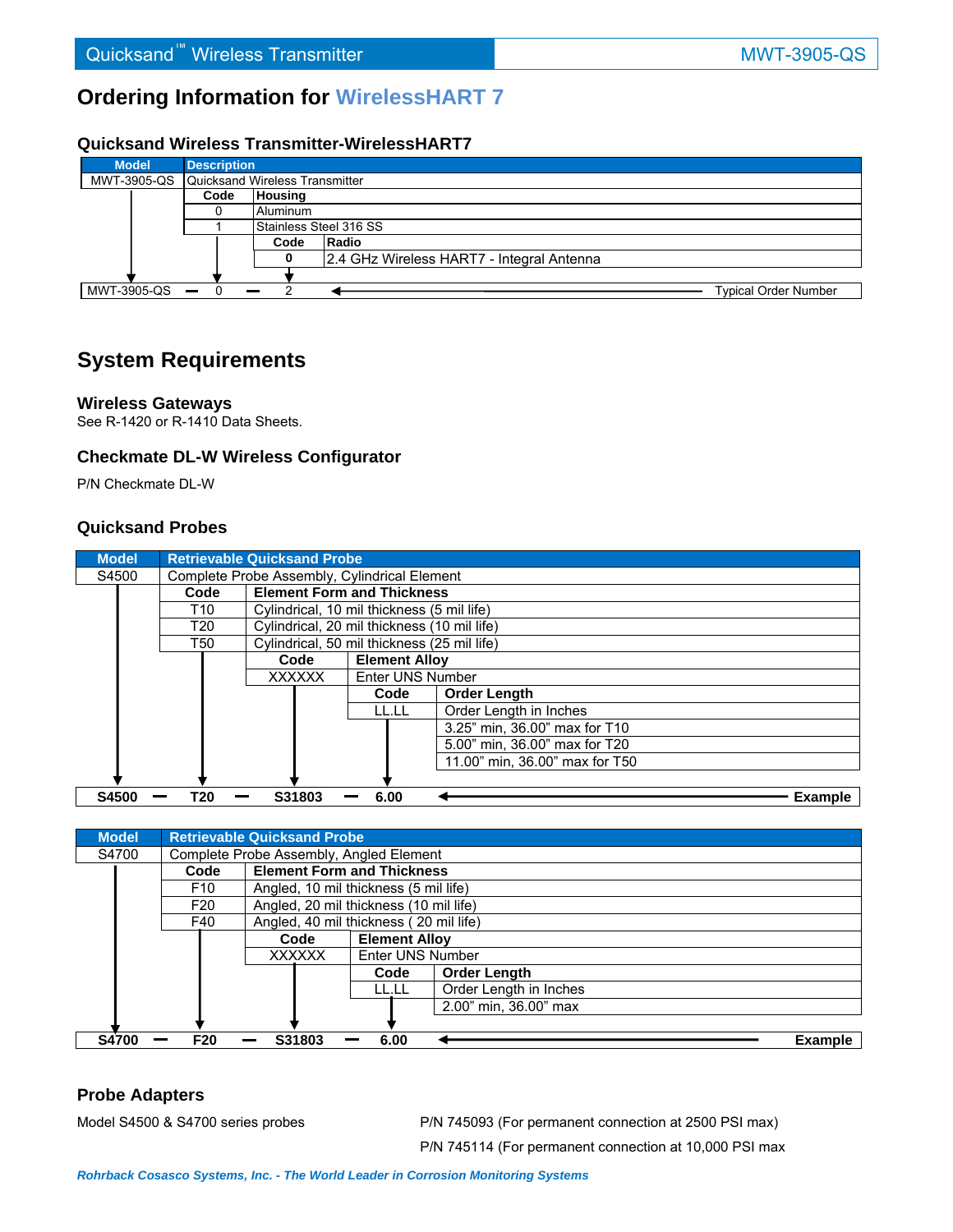when used with pressure retaining covers P/N 740095)